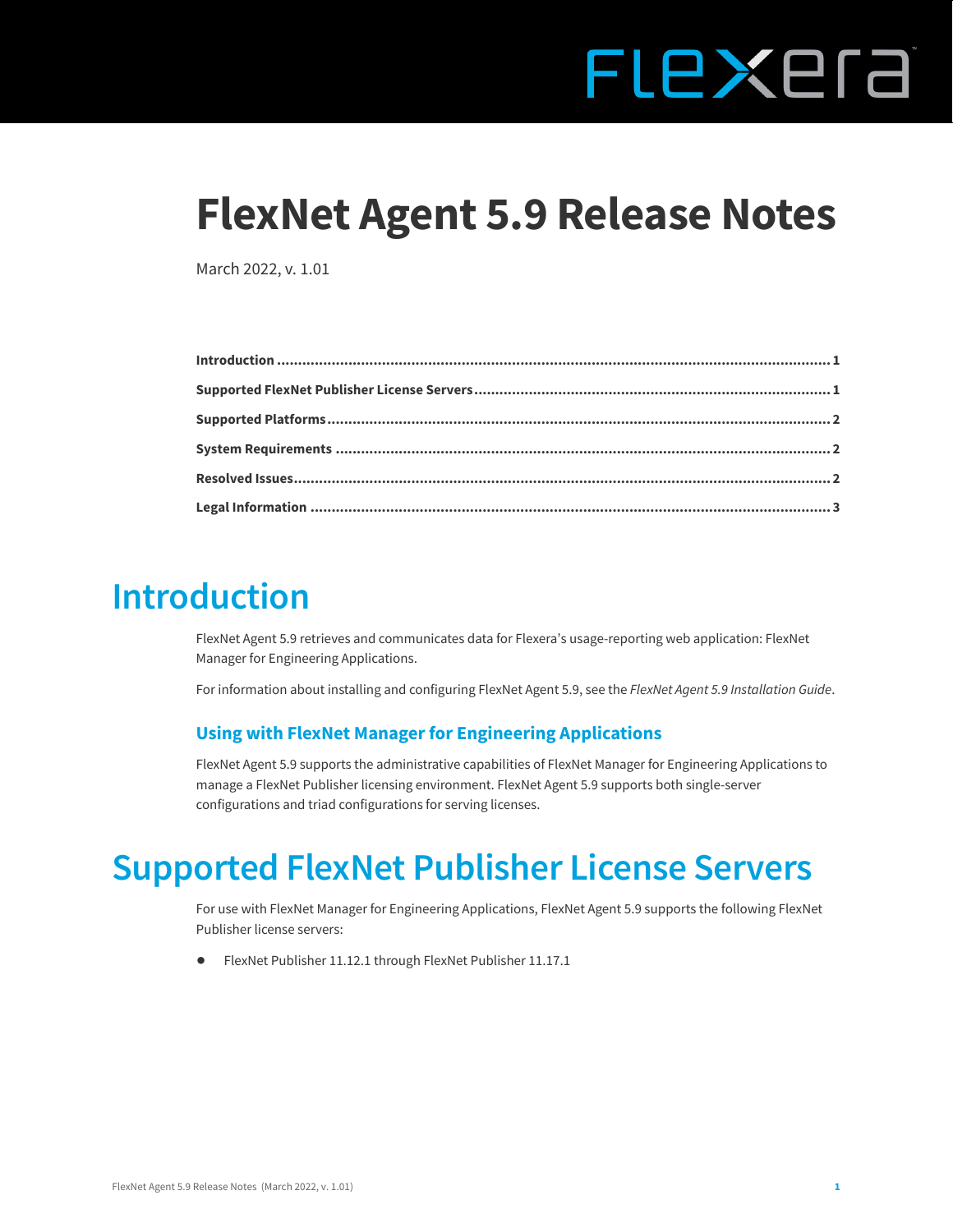### <span id="page-1-0"></span>**Supported Platforms**

FlexNet Agent 5.9 is supported for use on the platforms and versions listed in this section.

*Important • A 64-bit environment is required to install FlexNet Agent 5.9 on Windows , Linux and Solaris SPARC machines.*

| <b>Platform</b>                    | <b>Supported Versions</b>                                                                                                                      |  |
|------------------------------------|------------------------------------------------------------------------------------------------------------------------------------------------|--|
| <b>Microsoft Windows</b>           | Microsoft Windows Server 2019<br>Microsoft Windows Server 2016                                                                                 |  |
| <b>Red Hat Enterprise</b><br>Linux | Red Hat Enterprise Linux 7.x and later (x86_64) with required patches<br>Red Hat Enterprise Linux 6.x and later (x86 64) with required patches |  |

### <span id="page-1-1"></span>**System Requirements**

FlexNet Agent 5.9 has the following system requirements.

#### **Hard Drive Space**

These are the minimum requirements for hard-drive space.

**• FlexNet Agent 5.9**—1 GB

### <span id="page-1-2"></span>**Resolved Issues**

This section describes the issues that have been resolved in the FlexNet Agent 5.9

- Apache Log4j upgraded from 1.x version into latest 2.17.1 version. This release addresses the below vulnerabilities & latest log4j library support.
	- **•** [CVE-2021-45105](https://cve.mitre.org/cgi-bin/cvename.cgi?name=CVE-2021-45105)
	- **•** [CVE-2021-45046](https://cve.mitre.org/cgi-bin/cvename.cgi?name=CVE-2021-45046)
	- **•** [CVE-2021-44228](https://cve.mitre.org/cgi-bin/cvename.cgi?name=CVE-2021-44228)
	- **•** [CVE-2021-44832](https://cve.mitre.org/cgi-bin/cvekey.cgi?keyword=CVE-2021-44832)